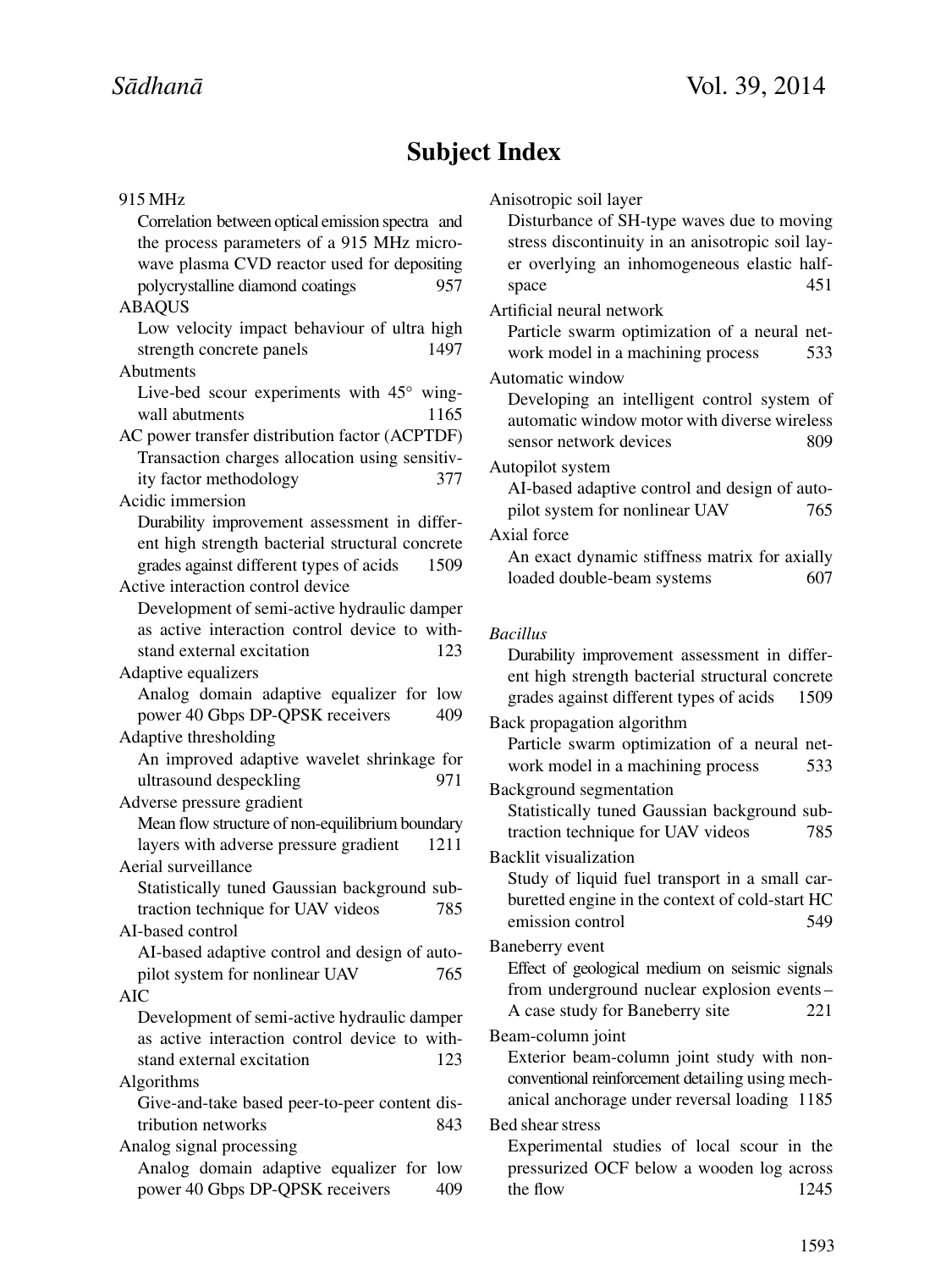Bilateral transaction

Transaction charges allocation using sensitivity factor methodology 377

Bio-concrete

Durability improvement assessment in different high strength bacterial structural concrete grades against different types of acids 1509

Biogeography based optimization

Certain investigations on the reduction of side lobe level of an uniform linear antenna array using biogeography based optimization technique with sinusoidal migration model and simplified-BBO 81

Biometric features

Dual watermarking technique with multiple biometric watermarks 3

Bionic wavelet transform (BWT)

Electrocardiogram de-noising based on forward wavelet transform translation invariant application in bionic wavelet domain 921 Bond graph

Bond graph to digraph conversion: A sensor placement optimization for fault detection and isolation by a structural approach 1151

Boundary conditions symmetrically laminated rectangular composite plates

Buckling analysis of rectangular composite plates with rectangular cutout subjected to linearly varying in-plane loading using fem 583

Bounding box

Providing an efficient intelligent transportation system through detection, tracking and recognition of the region of interest in traffic signs by using non-linear SVM classifier in line with histogram oriented gradient and Kalman filter approach 27

Breakthrough curves

Simulation of experimental breakthrough curves using multiprocess non-equilibrium model for reactive solute transport in stratified porous media 1425

Bridge foundation

Live-bed scour experiments with 45◦ wingwall abutments 1165

Buckling

Buckling analysis of rectangular composite plates with rectangular cutout subjected to linearly varying in-plane loading using fem 583 Cagniard-de Hoop technique Disturbance of SH-type waves due to moving stress discontinuity in an anisotropic soil layer overlying an inhomogeneous elastic halfspace 451 Calcite precipitation Durability improvement assessment in different high strength bacterial structural concrete grades against different types of acids 1509 Calibration factor Applicability of Doppler weather radar based rainfall data for runoff estimation in Indian watersheds – A case study of Chennai basin 989 Campbell diagram Stability analysis of non-axisymmetric threedimensional finite element rotor models with partial and full mass lumping 597 Capacity bounds Embedding capacity estimation of reversible watermarking schemes 1357 **Carburettor** Study of liquid fuel transport in a small carburetted engine in the context of cold-start HC emission control 549 Casson fluid Dual solutions of Casson fluid flow over a stretching or shrinking sheet 1573 Change vector analysis (CVA) A comparative study on change vector analysis based change detection techniques 1311 Change vector analysis posterior-probability space (CVAPS) A comparative study on change vector analysis based change detection techniques 1311 Cement paste Rheological behaviour of self-compacting micro-concrete 1471 Chain coding Information extraction from topographic map using colour and shape analysis 1095 Chaos Behavioural analysis of a time series–A chaotic approach 659 Classification A new colour constancy algorithm based on automatic determination of gray framework parameters using neural network 267 CMOS integrated circuits Analog domain adaptive equalizer for low power 40 Gbps DP-QPSK receivers 409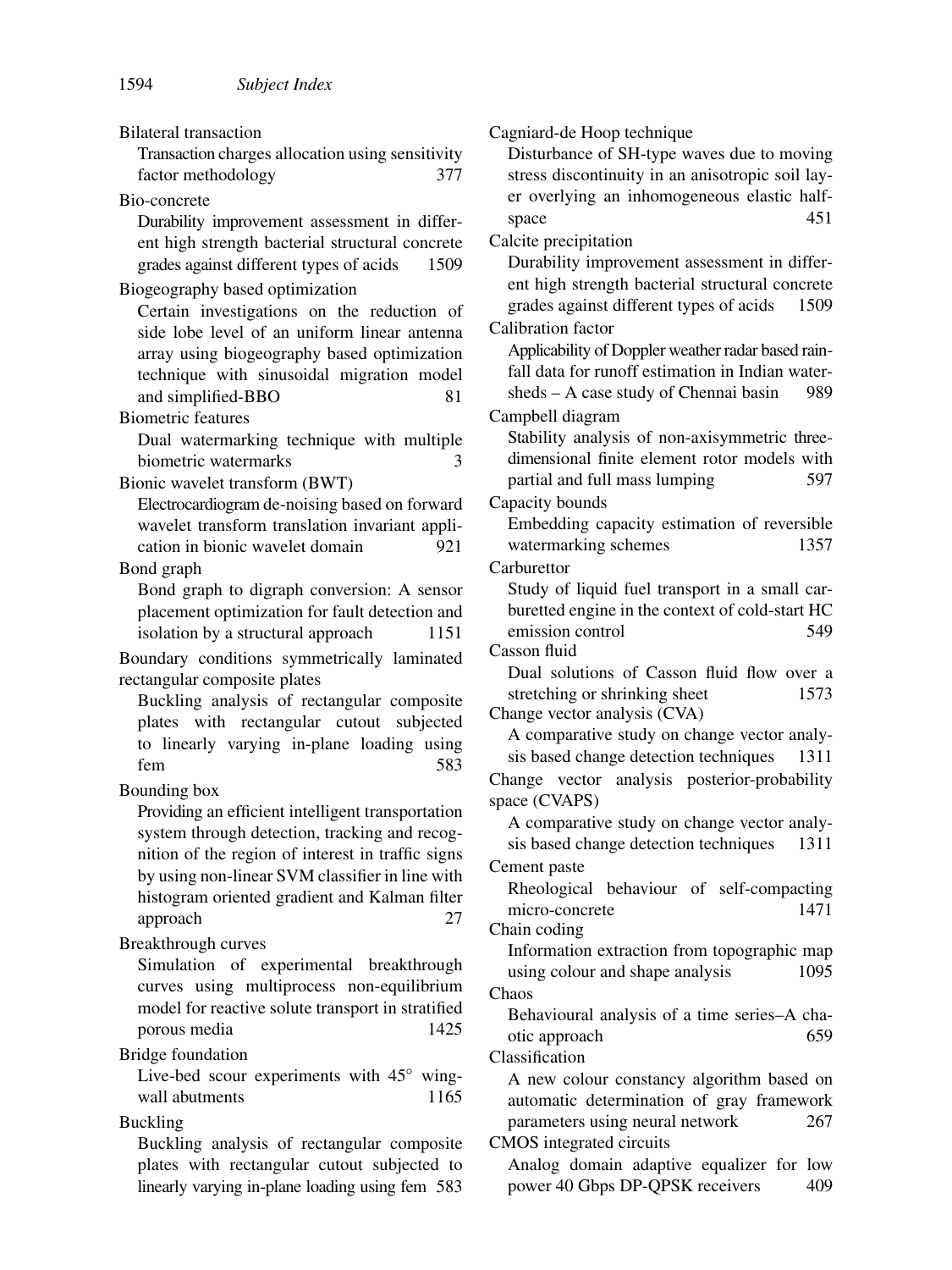Cold-start HC emissions

Study of liquid fuel transport in a small carburetted engine in the context of cold-start HC emission control 549 Colour constancy A new colour constancy algorithm based on automatic determination of gray framework parameters using neural network 267 Colour segmentation Information extraction from topographic map using colour and shape analysis 1095 Combined Development and analysis of a new integrated power and cooling plant using LiBr-H<sub>2</sub>O<br>mixture 1547 mixture Commodity price Identifying the best market to sell: A cost function formulation 1409 Compatibility A reexamination of some puzzling results in linearized elasticity 139 Composite electrolyte Synthesis and characterization of polyethylene oxide based nano composite electrolyte 999 Compound channel networks Computation of gradually varied flow in compound open channel networks 1523 Computational fluid dynamics Turbulent jet in confined counterflow 713 Conductivity Synthesis and characterization of polyethylene oxide based nano composite electrolyte 999 Content based image retrieval Multi region based image retrieval system 333 Cooling Development and analysis of a new integrated power and cooling plant using  $LiBr-H<sub>2</sub>O$ mixture 1547 Correlation dimension Behavioural analysis of a time series– A chaotic approach 659 Correlation dimension method Behavioural analysis of a time series– A chaotic approach 659 Correlation exponent Behavioural analysis of a time series– A chaotic approach 659 Corrosion Buckling analysis of partially corroded steel plates with irregular surfaces 511

Corrosion inhibitor effectiveness Probability density fittings of corrosion test-data: Implications on  $C_6H_{15}NO_3$  effectiveness on<br>concrete steel-rebar corrosion 731 concrete steel-rebar corrosion Corrosion test-data Probability density fittings of corrosion test-data: Implications on  $C_6H_{15}NO_3$  effectiveness on concrete steel-rebar corrosion 731 concrete steel-rebar corrosion Counterflow Turbulent jet in confined counterflow 713 Covariance matrix A computationally efficient approach for template matching-based image registration 317 Critical depth Computation of gradually varied flow in compound open channel networks 1523 **CTOD** The stretch zone of automotive steel sheets 525 Cumulative distribution function Uncertainty modelling of atmospheric dispersion by stochastic response surface method under aleatory and epistemic uncertainties 467 Curvelet transform Multi region based image retrieval system 333 Cutting force Application of Taguchi method for cutting force optimization in rock sawing by circular diamond sawblades 1055 Daily rainfall data Behavioural analysis of a time series–A chaotic approach 659 Data hiding Secret data embedding scheme modifying the frequency of occurrence of image brightness values 939 Data mining Design and development of a web-enabled data mining system employing JEE technologies 1259 DC servo motor AI-based adaptive control and design of autopilot system for nonlinear UAV 765 DC–DC boost converter Design and implementation of PV-based threephase four-wire series hybrid active power filter for power quality improvement 859 Decay Temporal moment analysis of solute transport in a coupled fracture-skin-matrix system 487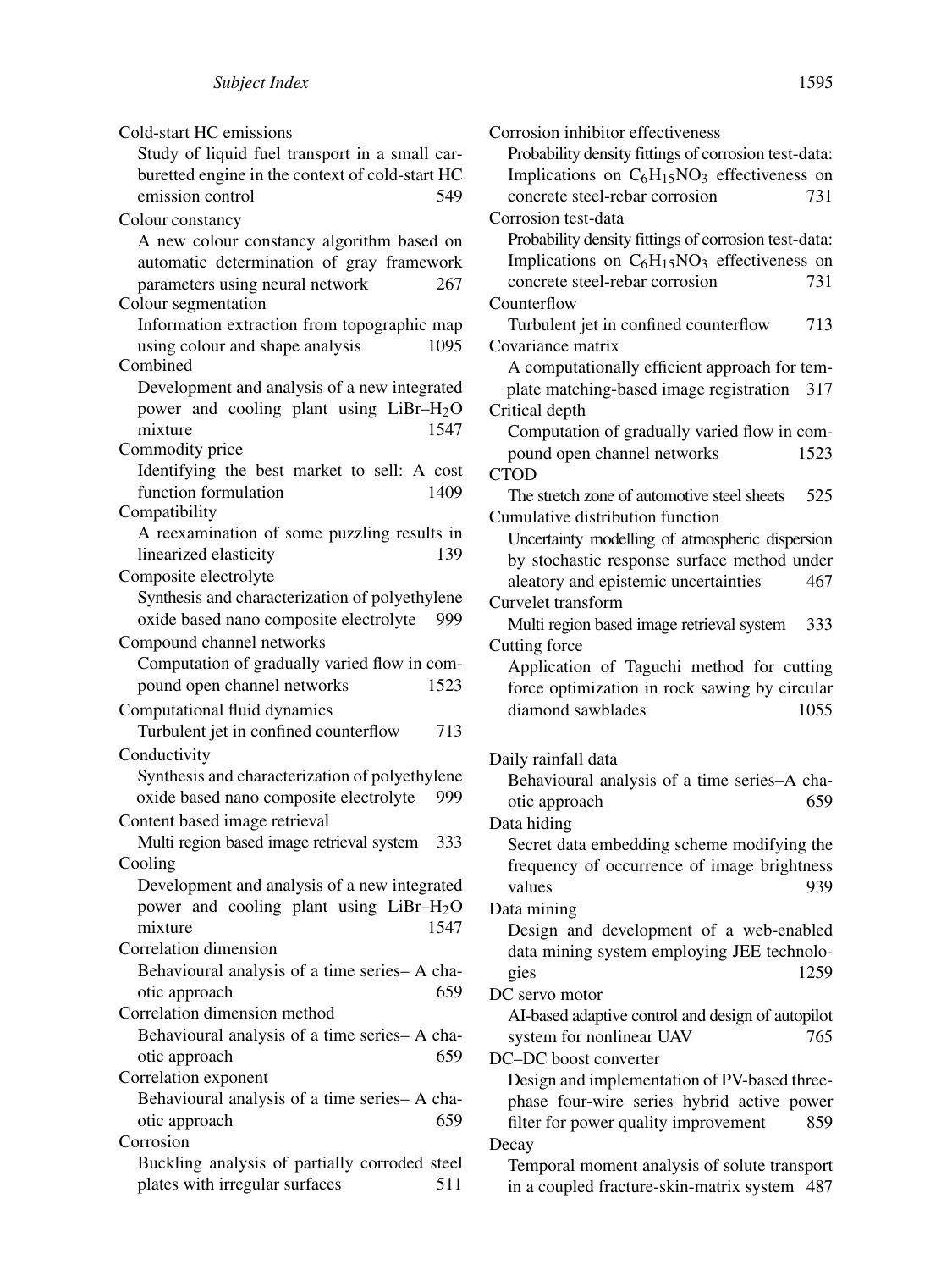Deformation and fracture The stretch zone of automotive steel sheets 525 Demands variations Impact of pipes networks simplification on water hammer phenomenon 1227 De-noising Electrocardiogram de-noising based on forward wavelet transform translation invariant application in bionic wavelet domain 921 Deregulation Transaction charges allocation using sensitivity factor methodology 377 Difference expansion Embedding capacity estimation of reversible watermarking schemes 1357 Digital-image-correlation technique Applying the digital-image-correlation technique to measure the deformation of an old building's column retrofitted with steel plate in an *in situ* pushover test 699 Digital signal processing (DSP) Some recent work on lattice structures for digital signal processing 1271 Digraph Bond graph to digraph conversion: A sensor placement optimization for fault detection and isolation by a structural approach 1151 Dispersion Damage detection in submerged plates using ultrasonic guided waves 1009 Simulation of experimental breakthrough curves using multiprocess non-equilibrium model for reactive solute transport in stratified porous media 1425 Displacement semi-active hydraulic damper Development of semi-active hydraulic damper as active interaction control device to withstand external excitation 123 Dissimilar joints Exploring the electrodes alignment and mushrooming effects on weld geometry of dissimilar steels during the spot welding process 1563 Dissolution Mathematical modelling on transport of petroleum hydrocarbons in saturated fractured rocks 1119 Double-beam system An exact dynamic stiffness matrix for axially loaded double-beam systems 607 Drilling Particle swarm optimization of a neural network model in a machining process 533

Drop weight test Low velocity impact behaviour of ultra high strength concrete panels 1497 Droplet sizing Study of liquid fuel transport in a small carburetted engine in the context of cold-start HC emission control 549 DSHD Development of semi-active hydraulic damper as active interaction control device to withstand external excitation 123 Dual watermarking Dual watermarking technique with multiple biometric watermarks 3 Ductility Exterior beam-column joint study with nonconventional reinforcement detailing using mechanical anchorage under reversal loading 1185 Dufour effect Dual solutions of Casson fluid flow over a stretching or shrinking sheet 1573 Dune Experimental studies of local scour in the pressurized OCF below a wooden log across the flow 1245 Dynamic stiffness matrix An exact dynamic stiffness matrix for axially loaded double-beam systems 607 Earthquake input energy Design of RC frames for pre-selected collapse mechanism and target displacement using energy–balance 637 Earthquake motion Efficiency of wave impeding barrier in pipeline construction under earthquake excitation using nonlinear finite element analysis 419 ECG signal Electrocardiogram de-noising based on forward wavelet transform translation invariant application in bionic wavelet domain 921 Eigenvalue A computationally efficient approach for template matching-based image registration 317 Eigenvector based weights Kinetic mesh-free method for flutter prediction in turbomachines 149 Elastic buckling strength Buckling analysis of partially corroded steel plates with irregular surfaces 511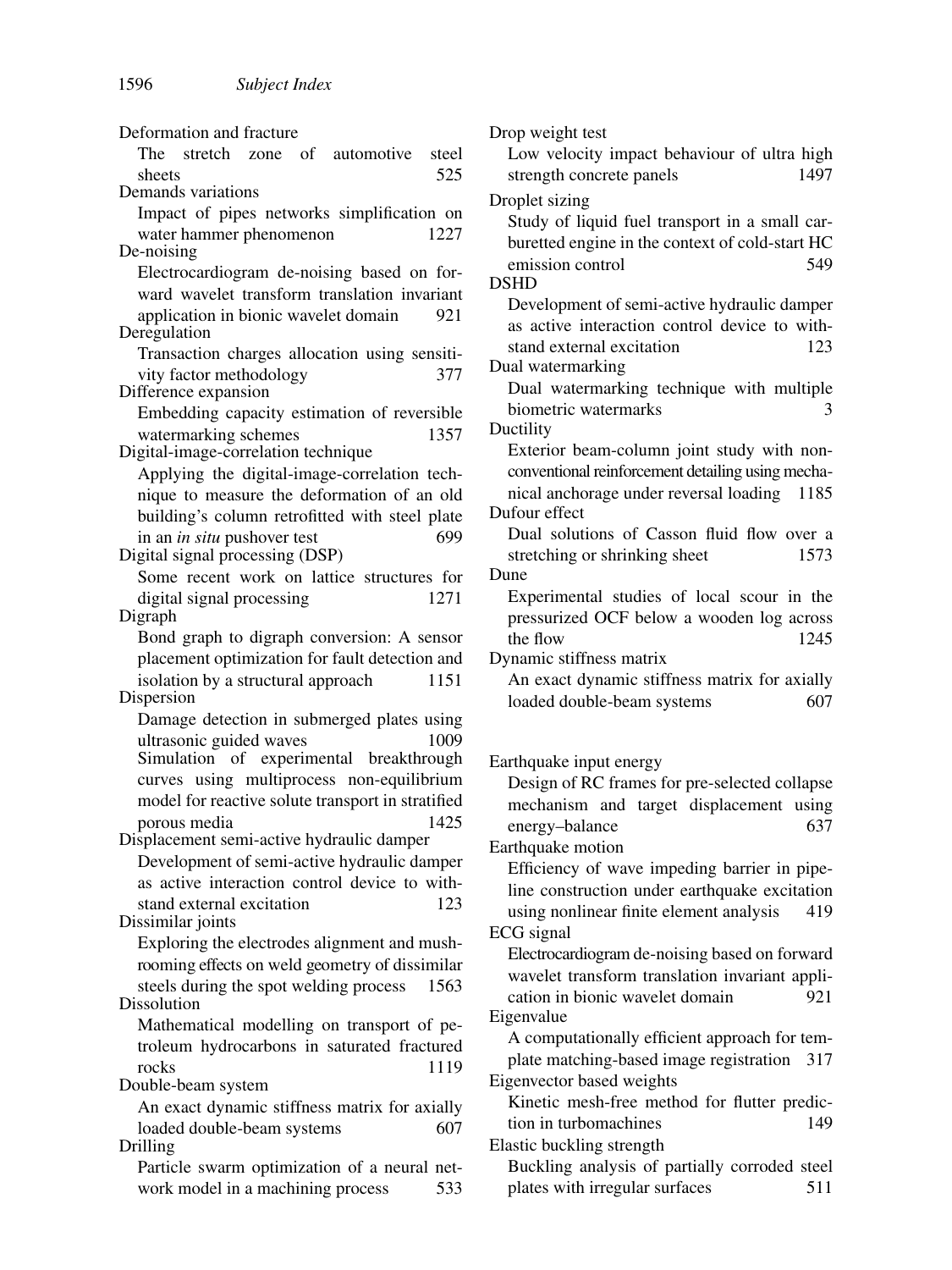Elastic properties Elastic properties of RCC under flexural loadingexperimental and analytical approach 677 Elastodynamics A reexamination of some puzzling results in linearized elasticity 139 Electrode deformation Exploring the electrodes alignment and mushrooming effects on weld geometry of dissimilar steels during the spot welding process 1563 Electrode mushrooming Exploring the electrodes alignment and mushrooming effects on weld geometry of dissimilar steels during the spot welding process 1563 Electron cyclotron resonance ion source Study of microwave components for an electron cyclotron resonance source: Simulations and performance 901 Electron microscopy The stretch zone of automotive steel sheets 525 Electronic throttle control system AI-based adaptive control and design of autopilot system for nonlinear UAV 765 Embedding capacity estimation Embedding capacity estimation of reversible watermarking schemes 1357 Embedding dimension Behavioural analysis of a time series– A chaotic approach 659 Energy storage system Optimal sizing of energy storage system for microgrids 819 Energy–based base shear Design of RC frames for pre-selected collapse mechanism and target displacement using energy–balance 637 Existing building Evaluation of the main parameters affecting seismic performance of the RC buildings 437 Face recognition Occlusion invariant face recognition using mean based weight matrix and support vector machine 303 Failure criterion Stress determination and geomechanical stability analysis of an oil well of Iran 207 False nearest neighbour method Behavioural analysis of a time series– A chaotic approach 659

Fault detection and isolation Bond graph to digraph conversion: A sensor placement optimization for fault detection and isolation by a structural approach 1151 FE analysis Efficiency of wave impeding barrier in pipeline construction under earthquake excitation using nonlinear finite element analysis 419 Feature extraction A novel approach for classification of abnormalities in digitized mammograms 1141 Feature selection Gain ratio based fuzzy weighted association rule mining classifier for medical diagnostic interface 39 FEM Buckling analysis of partially corroded steel plates with irregular surfaces 511 Fiber orientation Effect of fine to coarse aggregate ratio on the rheology and fracture energy of steel fibre reinforced self-compacting concretes 1447 Field oriented control dynamics Two-motor single-inverter field-oriented induction machine drive dynamic performance 391 Finite difference Stress determination and geomechanical stability analysis of an oil well of Iran 207 Finite element analysis Buckling analysis of rectangular composite plates with rectangular cutout subjected to linearly varying in-plane loading using fem 583 Finite impulse response (FIR) Some recent work on lattice structures for digital signal processing 1271 Flank wear Particle swarm optimization of a neural network model in a machining process 533 Fluid-structure interaction Effect of geological medium on seismic signals from underground nuclear explosion events – A case study for Baneberry site 221 Flutter prediction Kinetic mesh-free method for flutter prediction in turbomachines 149 Forward wavelet transform translation invariant (FWT\_TI) Electrocardiogram de-noising based on forward wavelet transform translation invariant

application in bionic wavelet domain 921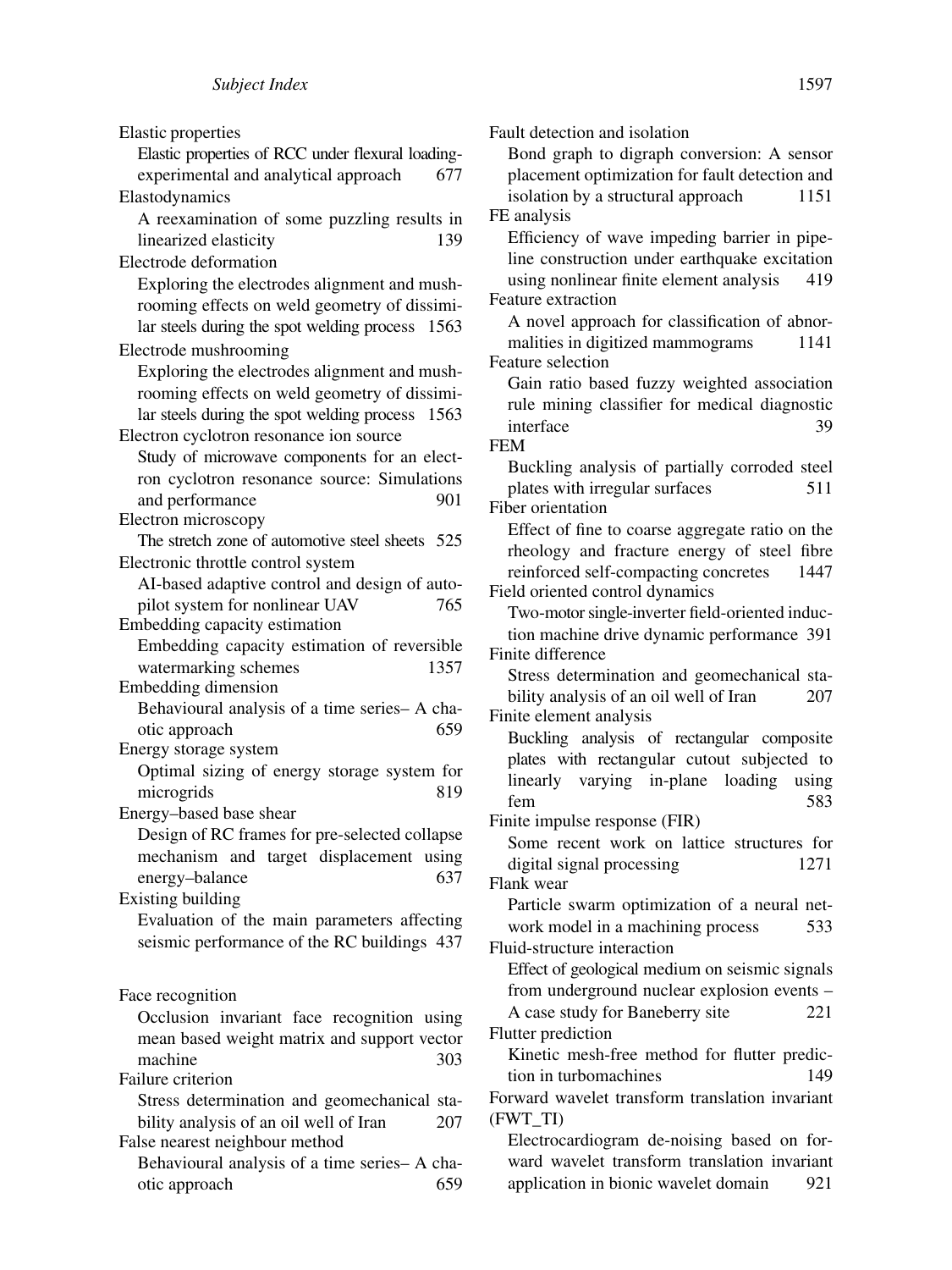Fractal analysis A novel approach for classification of abnormalities in digitized mammograms 1141 Fractional fourier transform (FrFT) Fractional M-band dual tree complex wavelet transform for digital watermarking 345 Fractional wavelet transform (FrWT) Fractional M-band dual tree complex wavelet transform for digital watermarking 345 Fractional M-band dual tree complex wavelet transform (Fr-M-band-DT-CWT) Fractional M-band dual tree complex wavelet transform for digital watermarking 345 Fracture characteristics Parametric and mechanical characterization of linear low density polyethylene (LLDPE) using rotational moulding technology 625 Fracture energy Effect of fine to coarse aggregate ratio on the rheology and fracture energy of steel fibre reinforced self-compacting concretes 1447 Fractured rock Mathematical modelling on transport of petroleum hydrocarbons in saturated fractured rocks 1119 Fracture-skin Temporal moment analysis of solute transport in a coupled fracture-skin-matrix system 487 Free vibration An exact dynamic stiffness matrix for axially loaded double-beam systems 607 Fuel film visualization Study of liquid fuel transport in a small carburetted engine in the context of cold-start HC emission control 549 Full scale *in situ* test Applying the digital-image-correlation technique to measure the deformation of an old building's column retrofitted with steel plate in an *in situ* pushover test 699 Fully fuzzy transportation problem A method for unbalanced transportation problems in fuzzy environment 573 Fuzzy linear programming A new method for solving single and multiobjective fuzzy minimum cost flow problems with different membership functions 189 Fuzzy optimal solution A method for unbalanced transportation problems in fuzzy environment 573 Fuzzy set theory

Uncertainty modelling of atmospheric dispersion by stochastic response surface method under aleatory and epistemic uncertainties 467

Fuzzy solid transportation problem

Optimal way of selecting cities and conveyances for supplying coal in uncertain environment 165 Fuzzy weighted support and confidence

Gain ratio based fuzzy weighted association rule mining classifier for medical diagnostic interface 39

Gabor features

A novel approach for classification of abnormalities in digitized mammograms 1141

Gabor filter

Dual watermarking technique with multiple biometric watermarks 3

Gain ratio

Gain ratio based fuzzy weighted association rule mining classifier for medical diagnostic interface 39

**GCSC** 

Design of multi-objective damping controller for gate-controlled series capacitor 363

Generalized gray world

A new colour constancy algorithm based on automatic determination of gray framework parameters using neural network 267 Gradient

A novel handwritten character recognition system using gradient based features and run length count 1333

Gradually varied flow

Computation of gradually varied flow in compound open channel networks 1523

Graph mining

Design and development of a web-enabled data mining system employing JEE technologies 1259

Guided waves

Damage detection in submerged plates using ultrasonic guided waves 1009

Handwritten character recognition

A novel handwritten character recognition system using gradient based features and run length count 1333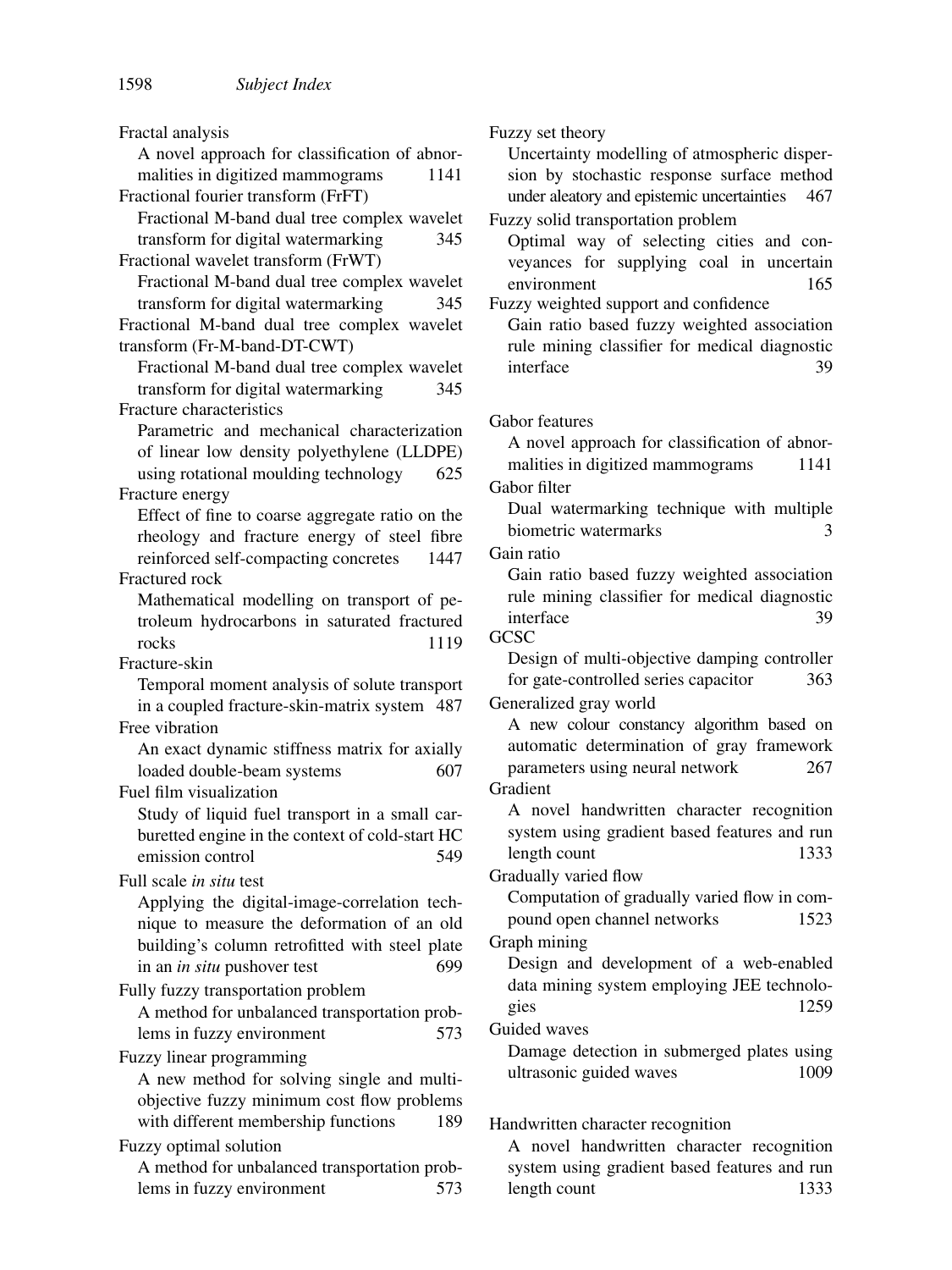Hard turning Optimization of surface integrity in dry hard turning using RSM 1035 HEC-HMS model Applicability of Doppler weather radar based rainfall data for runoff estimation in Indian watersheds – A case study of Chennai basin 989 High range water reducing admixture Rheological behaviour of self-compacting micro-concrete 1471 Histogram intersection Multi region based image retrieval system 333 HOG Providing an efficient intelligent transportation system through detection, tracking and recognition of the region of interest in traffic signs by using non-linear SVM classifier in line with histogram oriented gradient and Kalman filter approach 27 Human visual system (HVS) model Dual watermarking technique with multiple biometric watermarks 3 **Hydraulics** Live-bed scour experiments with 45◦ wingwall abutments 1165 Illumination estimation A new colour constancy algorithm based on automatic determination of gray framework parameters using neural network 267 Image histogram Secret data embedding scheme modifying the frequency of occurrence of image brightness values 939 Impact analysis Low velocity impact behaviour of ultra high strength concrete panels 1497 Immersed boundary An implicit non-staggered Cartesian grid method for incompressible viscous flows in complex geometries 1071 Implicit An implicit non-staggered Cartesian grid method for incompressible viscous flows in complex geometries 1071 Improved change vector analysis (ICVA) A comparative study on change vector analysis based change detection techniques 1311 Indeterminate structures Elastic properties of RCC under flexural loadingexperimental and analytical approach 677

India Behavioural analysis of a time series– A chaotic approach 659 Infill wall Evaluation of the main parameters affecting seismic performance of the RC buildings 437 Infinite impulse response (IIR) Some recent work on lattice structures for digital signal processing 1271 Information extraction (IE) Mining knowledge from text repositories using information extraction: A review 53 Information security Secret data embedding scheme modifying the frequency of occurrence of image brightness values 939 Infrastructures Efficiency of wave impeding barrier in pipeline construction under earthquake excitation using nonlinear finite element analysis 419 Inhomogeneous media Disturbance of SH-type waves due to moving stress discontinuity in an anisotropic soil layer overlying an inhomogeneous elastic halfspace 451 Integration Development and analysis of a new integrated power and cooling plant using  $LiBr-H<sub>2</sub>O$ mixture 1547 Intelligent control Developing an intelligent control system of automatic window motor with diverse wireless sensor network devices 809 Inter and intra scale dependency An improved adaptive wavelet shrinkage for ultrasound despeckling 971 Inter-area oscillation damping Design of multi-objective damping controller for gate-controlled series capacitor 363 Irregular surface Buckling analysis of partially corroded steel plates with irregular surfaces 511 Isotropy A reexamination of some puzzling results in linearized elasticity 139 JEE technologies

Design and development of a web-enabled data mining system employing JEE technologies 1259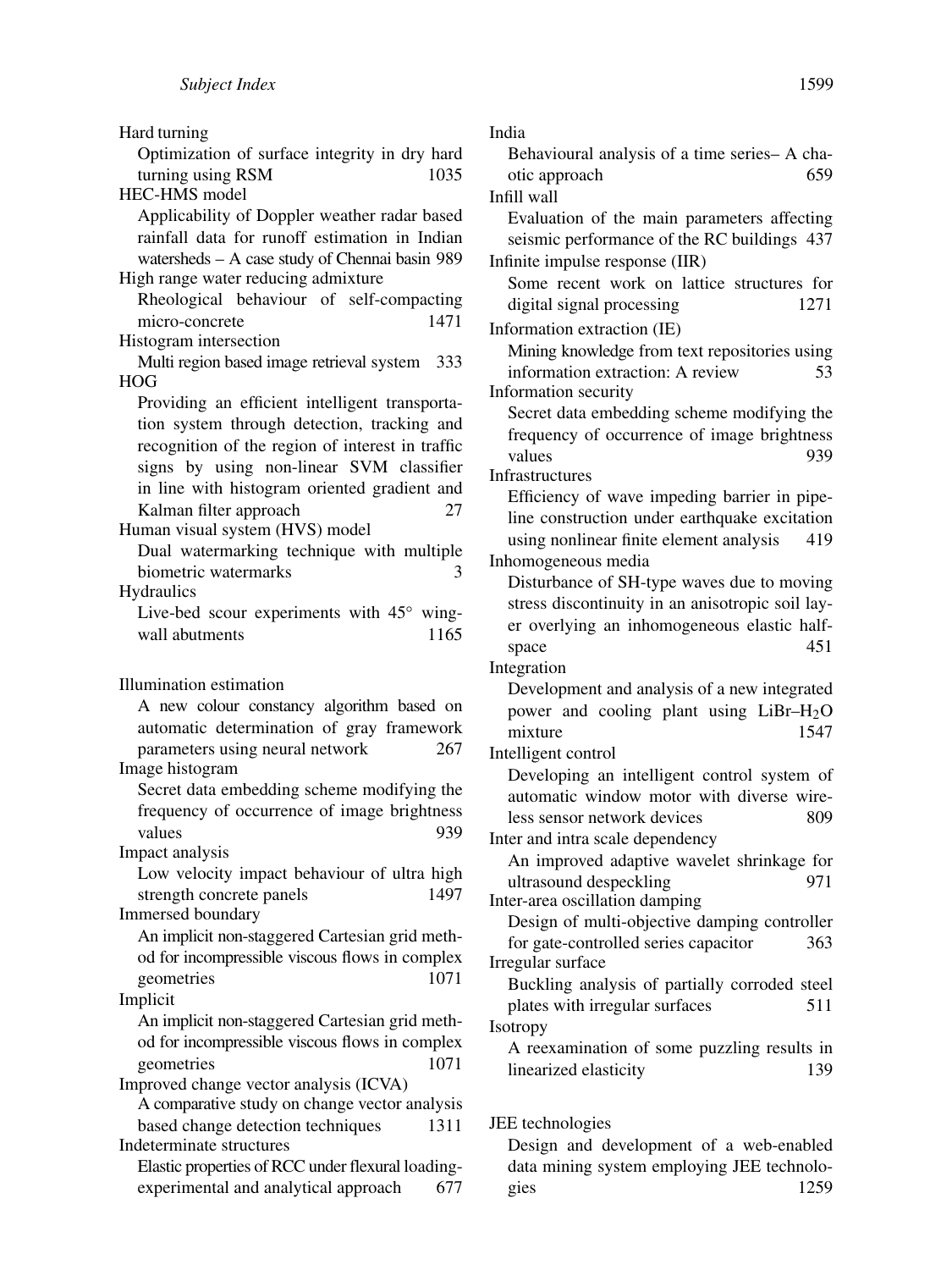Karun III dam and hydropower plant Vortices in dam reservoir: A case study of Karun III dam 1201 Knowledge discovery from database (KDD) Mining knowledge from text repositories using information extraction: A review 53 *L* – *R* fuzzy numbers A new method for solving single and multiobjective fuzzy minimum cost flow problems with different membership functions 189 Lattice structures Some recent work on lattice structures for digital signal processing 1271 Law of the wake Mean flow structure of non-equilibrium boundary layers with adverse pressure gradient 1211 Law of the wall Mean flow structure of non-equilibrium boundary layers with adverse pressure gradient 1211 LBP Occlusion invariant face recognition using mean based weight matrix and support vector machine 303 Levenshtein edit distance A string matching based algorithm for performance evaluation of mathematical expression recognition 63 Linear antenna array synthesis Certain investigations on the reduction of side lobe level of an uniform linear antenna array using biogeography based optimization technique with sinusoidal migration model and simplified-BBO 81 Linear migration model Certain investigations on the reduction of side lobe level of an uniform linear antenna array using biogeography based optimization technique with sinusoidal migration model and simplified-BBO 81 Linear predictive coding (LPC) Dual watermarking technique with multiple biometric watermarks 3 Linear representation A string matching based algorithm for performance evaluation of mathematical expression recognition 63 Linearized elasticity A reexamination of some puzzling results in linearized elasticity 139 Linearly varying in-plane load Buckling analysis of rectangular composite plates with rectangular cutout subjected to linearly varying in-plane loading using fem 583 LLDPE Parametric and mechanical characterization of linear low density polyethylene (LLDPE) using rotational moulding technology 625 LNAPL Mathematical modelling on transport of petroleum hydrocarbons in saturated fractured rocks 1119 *LR* flat fuzzy number Optimal way of selecting cities and conveyances for supplying coal in uncertain environment 165 Lyric generation Automatic Tamil lyric generation based on ontological interpretation for semantics 97 Mammogram A novel approach for classification of abnormalities in digitized mammograms 1141 Mass lumping Stability analysis of non-axisymmetric threedimensional finite element rotor models with partial and full mass lumping 597 Mathematical expression recognition A string matching based algorithm for performance evaluation of mathematical expression recognition 63 Mathematical model Mathematical modelling on transport of petroleum hydrocarbons in saturated fractured rocks 1119 Maximum likelihood estimation (ML) An adaptive image denoising method based on local parameters optimization 879 MBWM Occlusion invariant face recognition using mean based weight matrix and support vector machine 303 Mechanical anchorage Exterior beam-column joint study with nonconventional reinforcement detailing using mechanical anchorage under reversal loading 1185 Mechanical properties Parametric and mechanical characterization of linear low density polyethylene (LLDPE)

using rotational moulding technology 625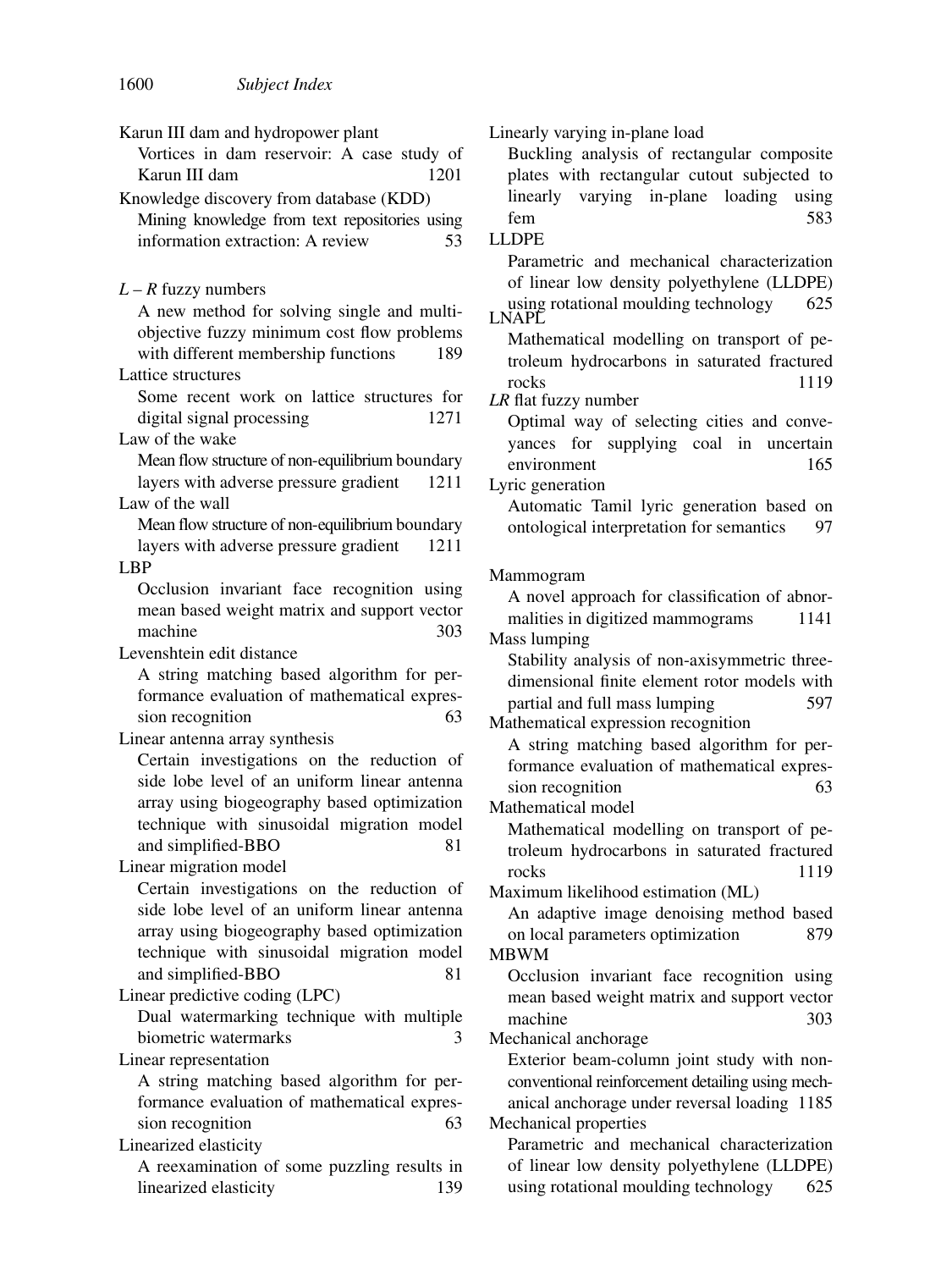| Medical data mining                                   | Modified CIR splitting                                            |
|-------------------------------------------------------|-------------------------------------------------------------------|
| Gain ratio based fuzzy weighted association           | Kinetic mesh-free method for flutter predic-                      |
| rule mining classifier for medical diagnostic         | 149<br>tion in turbomachines                                      |
| interface<br>39                                       | Montmorillonite                                                   |
| Membership function                                   | Synthesis and characterization of polyethylene                    |
| Uncertainty modelling of atmospheric disper-          | oxide based nano composite electrolyte<br>999                     |
| sion by stochastic response surface method            | Moving stress discontinuity                                       |
| under aleatory and epistemic uncertainties<br>467     | Disturbance of SH-type waves due to moving                        |
| Mesh-free kinetic upwind scheme                       | stress discontinuity in an anisotropic soil lay-                  |
| Kinetic mesh-free method for flutter predic-          | er overlying an inhomogeneous elastic half-                       |
| tion in turbomachines<br>149                          | 451<br>space                                                      |
| Micro control unit (MCU)                              | <b>MSRDM</b>                                                      |
| Developing an intelligent control system of           | A novel approach for classification of abnor-                     |
| automatic window motor with diverse wire-             | malities in digitized mammograms<br>1141                          |
| less sensor network devices<br>809                    | Multicomponent dissolution                                        |
| Microgrid                                             | Numerical modelling of multicomponent                             |
| Optimal sizing of energy storage system for           | LNAPL dissolution kinetics at residual satu-                      |
| microgrids<br>819                                     | 1387<br>ration in a saturated subsurface system                   |
|                                                       | Multilateral transaction                                          |
| Microhardness                                         | Transaction charges allocation using sensitiv-                    |
| Optimization of surface integrity in dry hard<br>1035 | ity factor methodology<br>377                                     |
| turning using RSM                                     | Multi-machine induction motor drives                              |
| Microwave plasma CVD                                  | Two-motor single-inverter field-oriented induc-                   |
| Correlation between optical emission spectra          | tion machine drive dynamic performance<br>391                     |
| and the process parameters of a 915 MHz               | Multi-machine power system                                        |
| microwave plasma CVD reactor used for depo-           | Design of multi-objective damping controller                      |
| siting polycrystalline diamond coatings<br>957        | for gate-controlled series capacitor<br>363                       |
| Microwave studio software                             | Multi-pass embedding                                              |
| Study of microwave components for an electron         | Embedding capacity estimation of reversible                       |
| cyclotron resonance source: Simulations and           | watermarking schemes<br>1357                                      |
| performance<br>901                                    |                                                                   |
| Microwave system                                      | Multiple watermarking                                             |
| Study of microwave components for an electron         | Dual watermarking technique with multiple<br>biometric watermarks |
| cyclotron resonance source: Simulations and           | Multiresolution watermarking                                      |
| 901<br>performance                                    | Fractional M-band dual tree complex wavelet                       |
| <b>MLP</b>                                            | 345                                                               |
| A novel handwritten character recognition             | transform for digital watermarking                                |
| system using gradient based features and run          |                                                                   |
| length count<br>1333                                  | Net present value                                                 |
| Modelling                                             | Optimal sizing of energy storage system for                       |
| Application of Taguchi method for cutting             | 819<br>microgrids                                                 |
| force optimization in rock sawing by circular         | Network analyser                                                  |
| diamond sawblades<br>1055                             | Study of microwave components for an electron                     |
| Modes                                                 | cyclotron resonance source: Simulations and                       |
| Damage detection in submerged plates using            | performance<br>901                                                |
| ultrasonic guided waves<br>1009                       | Neural network                                                    |
| Modified change vector analysis (MCVA)                | A new colour constancy algorithm based on                         |
| A comparative study on change vector analysis         | automatic determination of gray framework                         |
| based change detection techniques<br>1311             | parameters using neural network<br>267                            |
|                                                       |                                                                   |
|                                                       |                                                                   |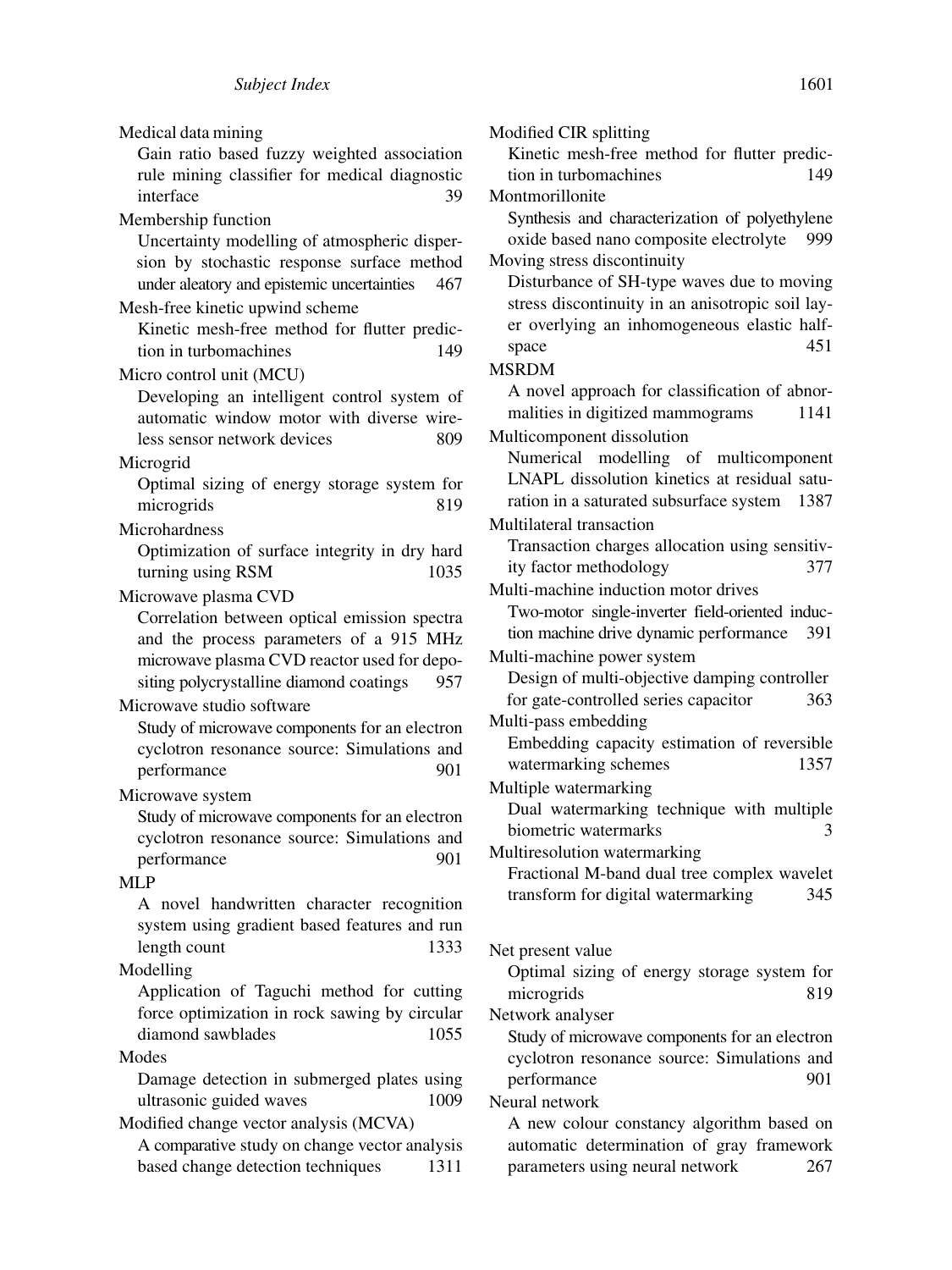Neutral current compensation Design and implementation of PV-based threephase four-wire series hybrid active power filter for power quality improvement 859 *N*-gram Automatic Tamil lyric generation based on ontological interpretation for semantics 97 Non-axisymmetric rotor Stability analysis of non-axisymmetric threedimensional finite element rotor models with partial and full mass lumping 597 Non-contact measurement technique Applying the digital-image-correlation technique to measure the deformation of an old building's column retrofitted with steel plate in an *in situ* pushover test 699 Non-equilibrium turbulent boundary layer Mean flow structure of non-equilibrium boundary layers with adverse pressure gradient 1211 Nonlinear analysis Evaluation of the main parameters affecting seismic performance of the RC buildings 437 Nonlinear dynamic time history analysis Design of RC frames for pre-selected collapse mechanism and target displacement using energy–balance 637 Non-linear soil Efficiency of wave impeding barrier in pipeline construction under earthquake excitation using nonlinear finite element analysis 419 Nonlinear static pushover analysis Design of RC frames for pre-selected collapse mechanism and target displacement using energy–balance 637 Non-staggered An implicit non-staggered Cartesian grid method for incompressible viscous flows in complex geometries 1071 Normalized cross-correlation A computationally efficient approach for template matching-based image registration 317 Notches Damage detection in submerged plates using ultrasonic guided waves 1009 Nuclear event discrimination Effect of geological medium on seismic signals from underground nuclear explosion events – A case study for Baneberry site 221

Nuclear yield estimation Effect of geological medium on seismic signals from underground nuclear explosion events – A case study for Baneberry site 221 Number of story Evaluation of the main parameters affecting seismic performance of the RC buildings 437 Numerical model Temporal moment analysis of solute transport in a coupled fracture-skin-matrix system 487 Numerical modelling Numerical modelling of multicomponent LNAPL dissolution kinetics at residual saturation in a saturated subsurface system 1387 NYZA Stress determination and geomechanical stability analysis of an oil well of Iran 207 Objective function Identifying the best market to sell: A cost function formulation 1409 Occlusion detection Occlusion invariant face recognition using mean based weight matrix and support vector machine 303 Ontology Automatic Tamil lyric generation based on ontological interpretation for semantics 97 Open channel flow Computation of gradually varied flow in compound open channel networks 1523 Open channel flow (OCF) Experimental studies of local scour in the pressurized OCF below a wooden log across the flow 1245 Optical emission spectroscopy Correlation between optical emission spectra and the process parameters of a 915 MHz microwave plasma CVD reactor used for depositing polycrystalline diamond coatings 957 Optical fibre communications Analog domain adaptive equalizer for low power 40 Gbps DP-QPSK receivers 409 Optimal sizing Optimal sizing of energy storage system for microgrids 819 Optimization Application of Taguchi method for cutting force optimization in rock sawing by circular diamond sawblades 1055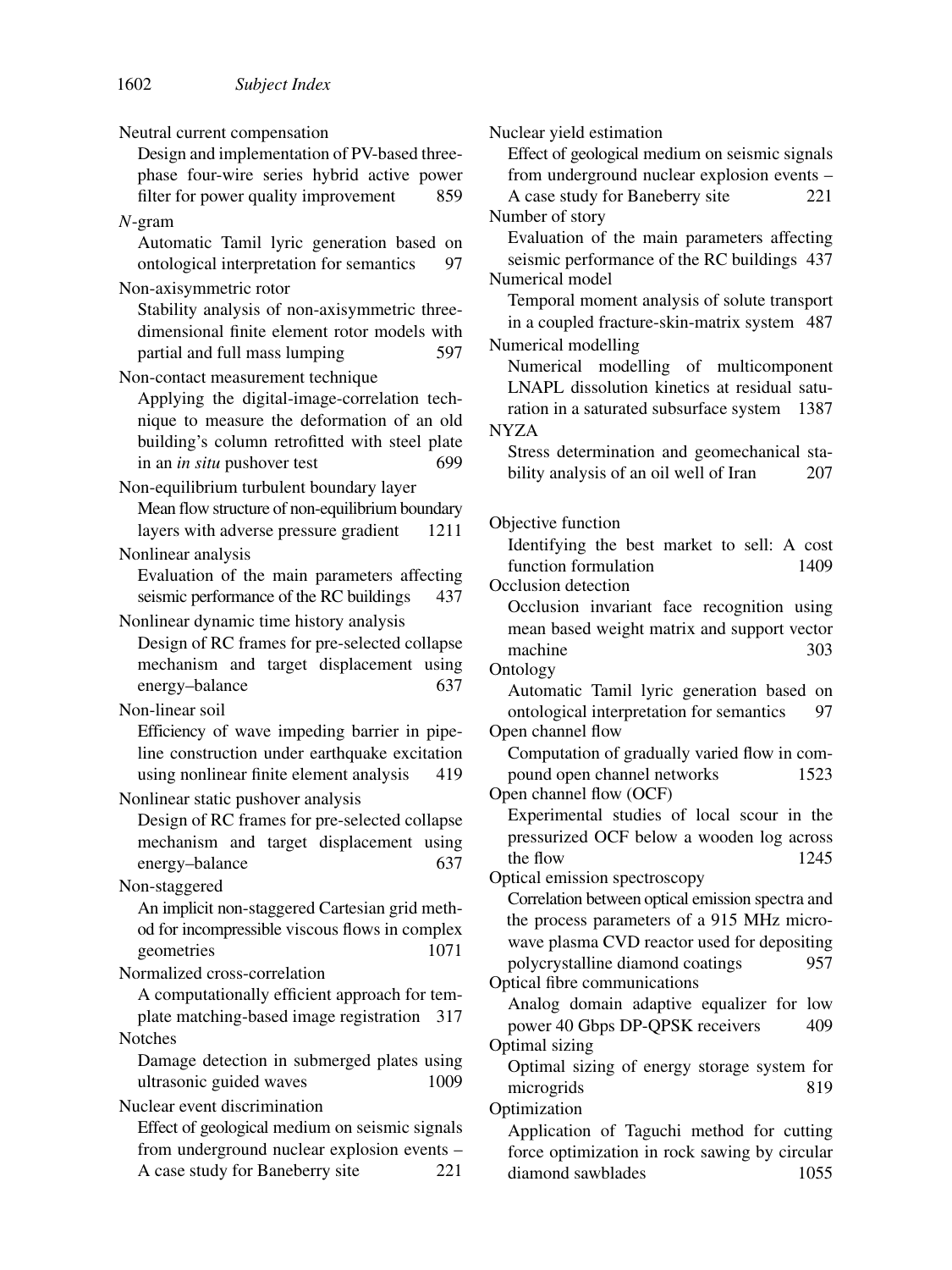| Identifying the best market to sell: A cost<br>function formulation<br>1409                  |  |  |
|----------------------------------------------------------------------------------------------|--|--|
| Optimum mud pressure                                                                         |  |  |
| Stress determination and geomechanical sta-<br>bility analysis of an oil well of Iran<br>207 |  |  |
| Orthotropy                                                                                   |  |  |
| A reexamination of some puzzling results in<br>linearized elasticity<br>139                  |  |  |
| Outline detection                                                                            |  |  |
| Information extraction from topographic map<br>using colour and shape analysis<br>1095       |  |  |
| Pair-wise co-occurrence matrix                                                               |  |  |
| Embedding capacity estimation of reversible                                                  |  |  |
| watermarking schemes<br>1357                                                                 |  |  |
| Panel                                                                                        |  |  |
| Low velocity impact behaviour of ultra high                                                  |  |  |
| 1497<br>strength concrete panels                                                             |  |  |
| Partially corroded plate                                                                     |  |  |
| Buckling analysis of partially corroded steel                                                |  |  |
| plates with irregular surfaces<br>511                                                        |  |  |
| Particle swarm optimization                                                                  |  |  |
| Particle swarm optimization of a neural net-                                                 |  |  |
| work model in a machining process<br>533                                                     |  |  |
| Particle swarm optimization algorithm (PSOA)                                                 |  |  |
| An intelligent temporal pattern classification                                               |  |  |
| system using fuzzy temporal rules and particle                                               |  |  |
| swarm optimization<br>283                                                                    |  |  |
| Pattern classification                                                                       |  |  |
| An intelligent temporal pattern classification                                               |  |  |
| system using fuzzy temporal rules and particle                                               |  |  |
| swarm optimization<br>283                                                                    |  |  |
| <b>PDIA</b>                                                                                  |  |  |
| Study of liquid fuel transport in a small car-                                               |  |  |
| buretted engine in the context of cold-start HC                                              |  |  |
| emission control<br>549                                                                      |  |  |
| Peak signal-to-noise ratio (PSNR)                                                            |  |  |
| An adaptive image denoising method based                                                     |  |  |
| 879<br>on local parameters optimization                                                      |  |  |
| Peer-to-peer networks                                                                        |  |  |
| Give-and-take based peer-to-peer content dis-                                                |  |  |
| 843<br>tribution networks                                                                    |  |  |
| Penetration length                                                                           |  |  |
| Turbulent jet in confined counterflow<br>713                                                 |  |  |
| Performance evaluation                                                                       |  |  |
| A string matching based algorithm for per-                                                   |  |  |
| formance evaluation of mathematical expres-                                                  |  |  |
| sion recognition<br>63                                                                       |  |  |

Petroleum hydrocarbon Mathematical modelling on transport of petroleum hydrocarbons in saturated fractured rocks 1119 Petroleum hydrocarbons Numerical modelling of multicomponent LNAPL dissolution kinetics at residual saturation in a saturated subsurface system 1387 Phase randomization Behavioural analysis of a time series– A chaotic approach 659 Photovoltaic (PV) array Design and implementation of PV-based threephase four-wire series hybrid active power filter for power quality improvement 859 Pipes network Impact of pipes networks simplification on water hammer phenomenon 1227 Plastic hinge Design of RC frames for pre-selected collapse mechanism and target displacement using energy–balance 637 PLIF Study of liquid fuel transport in a small carburetted engine in the context of cold-start HC emission control 549 Polycrystalline diamond Correlation between optical emission spectra and the process parameters of a 915 MHz microwave plasma CVD reactor used for depositing polycrystalline diamond coatings 957 Polyethylene oxide Synthesis and characterization of polyethylene oxide based nano composite electrolyte 999 Polymer electrolyte Synthesis and characterization of polyethylene oxide based nano composite electrolyte 999 Polynomial chaos expansion Uncertainty modelling of atmospheric dispersion by stochastic response surface method under aleatory and epistemic uncertainties 467 Power Development and analysis of a new integrated power and cooling plant using LiBr–H2O mixture 1547 Predictive current control High performance predictive current control of a three phase VSI: An experimental

assessment 1295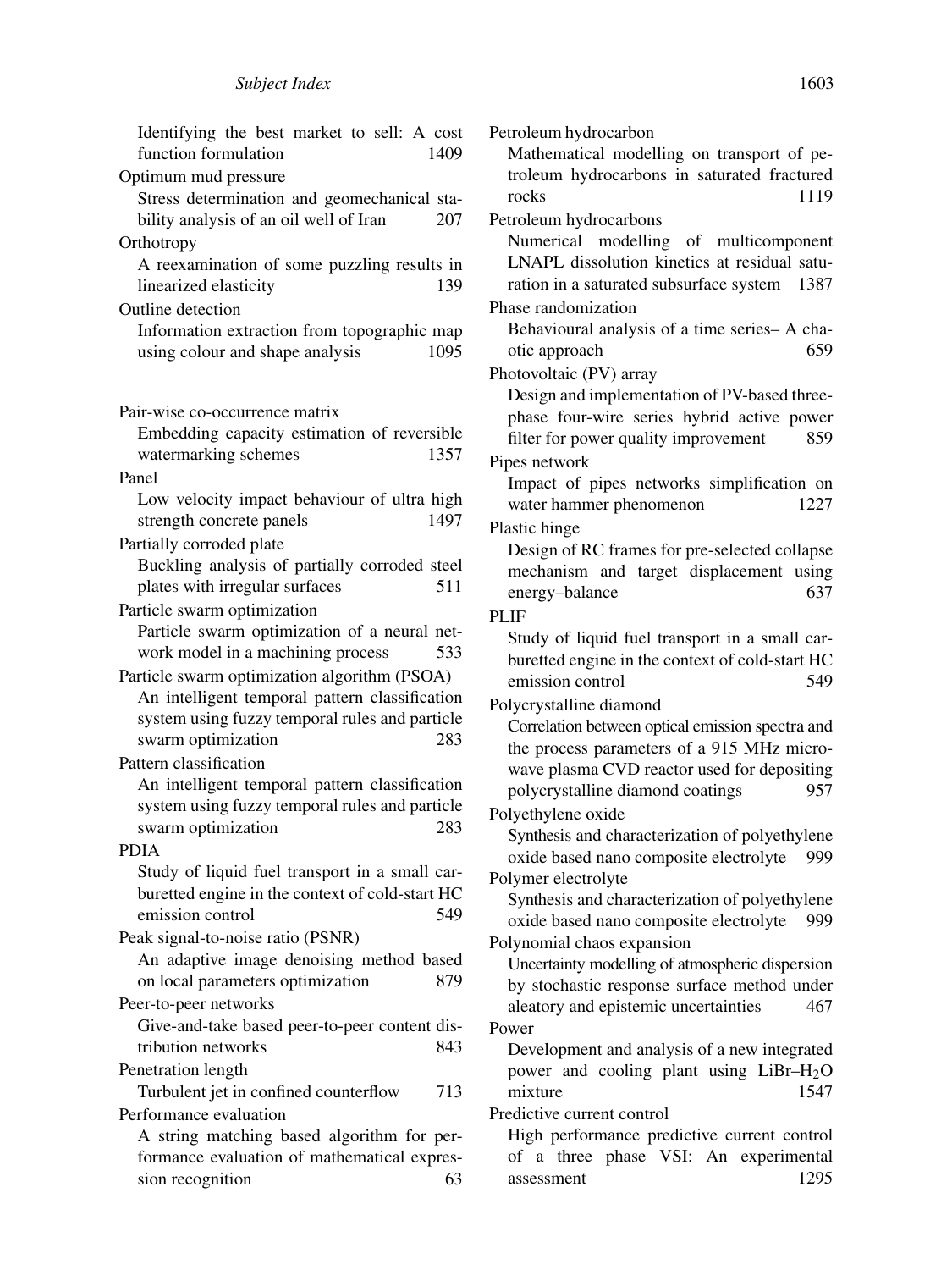Probability distribution functions

Probability density fittings of corrosion test-data: Implications on  $C_6H_{15}NO_3$  effectiveness on concrete steel-rebar corrosion 731 concrete steel-rebar corrosion

Process parameters

Parametric and mechanical characterization of linear low density polyethylene (LLDPE) using rotational moulding technology 625

**PSO** 

Design of multi-objective damping controller for gate-controlled series capacitor 363 Push-over test

Applying the digital-image-correlation technique to measure the deformation of an old building's column retrofitted with steel plate in an *in situ* pushover test 699

Quadratic classifiers

A novel handwritten character recognition system using gradient based features and run length count 1333

Quasi-isotropic

Buckling analysis of rectangular composite plates with rectangular cutout subjected to linearly varying in-plane loading using fem 583

#### Radar rainfall

Applicability of Doppler weather radar based rainfall data for runoff estimation in Indian watersheds – A case study of Chennai basin 989

Ranking based weight

Gain ratio based fuzzy weighted association rule mining classifier for medical diagnostic interface 39

#### Ranking function

Optimal way of selecting cities and conveyances for supplying coal in uncertain environment 165 A new method for solving single and multi-

objective fuzzy minimum cost flow problems with different membership functions 189 Rectangular cutout

Buckling analysis of rectangular composite plates with rectangular cutout subjected to linearly varying in-plane loading using fem 583

Region based image retrieval

Multi region based image retrieval system 333

Reinforced concrete

Exterior beam-column joint study with nonconventional reinforcement detailing using mechanical anchorage under reversal loading 1185

Reservoir

Vortices in dam reservoir: A case study of Karun III dam 1201

#### Residual saturation

Numerical modelling of multicomponent LNAPL dissolution kinetics at residual saturation in a saturated subsurface system 1387 Reversal loading

Exterior beam-column joint study with nonconventional reinforcement detailing using mechanical anchorage under reversal loading 1185

Reversible contrast mapping (RCM)

Embedding capacity estimation of reversible watermarking schemes 1357

#### RGBN

Providing an efficient intelligent transportation system through detection, tracking and recognition of the region of interest in traffic signs by using non-linear SVM classifier in line with histogram oriented gradient and Kalman filter approach 27

#### Rivers

Live-bed scour experiments with 45◦ wingwall abutments 1165

## RLC

A novel handwritten character recognition system using gradient based features and run length count 1333

#### Rock sawing

Application of Taguchi method for cutting force optimization in rock sawing by circular diamond sawblades 1055

#### ROI

Providing an efficient intelligent transportation system through detection, tracking and recognition of the region of interest in traffic signs by using non-linear SVM classifier in line with histogram oriented gradient and Kalman filter approach 27

### Rotational moulding

Parametric and mechanical characterization of linear low density polyethylene (LLDPE) using rotational moulding technology 625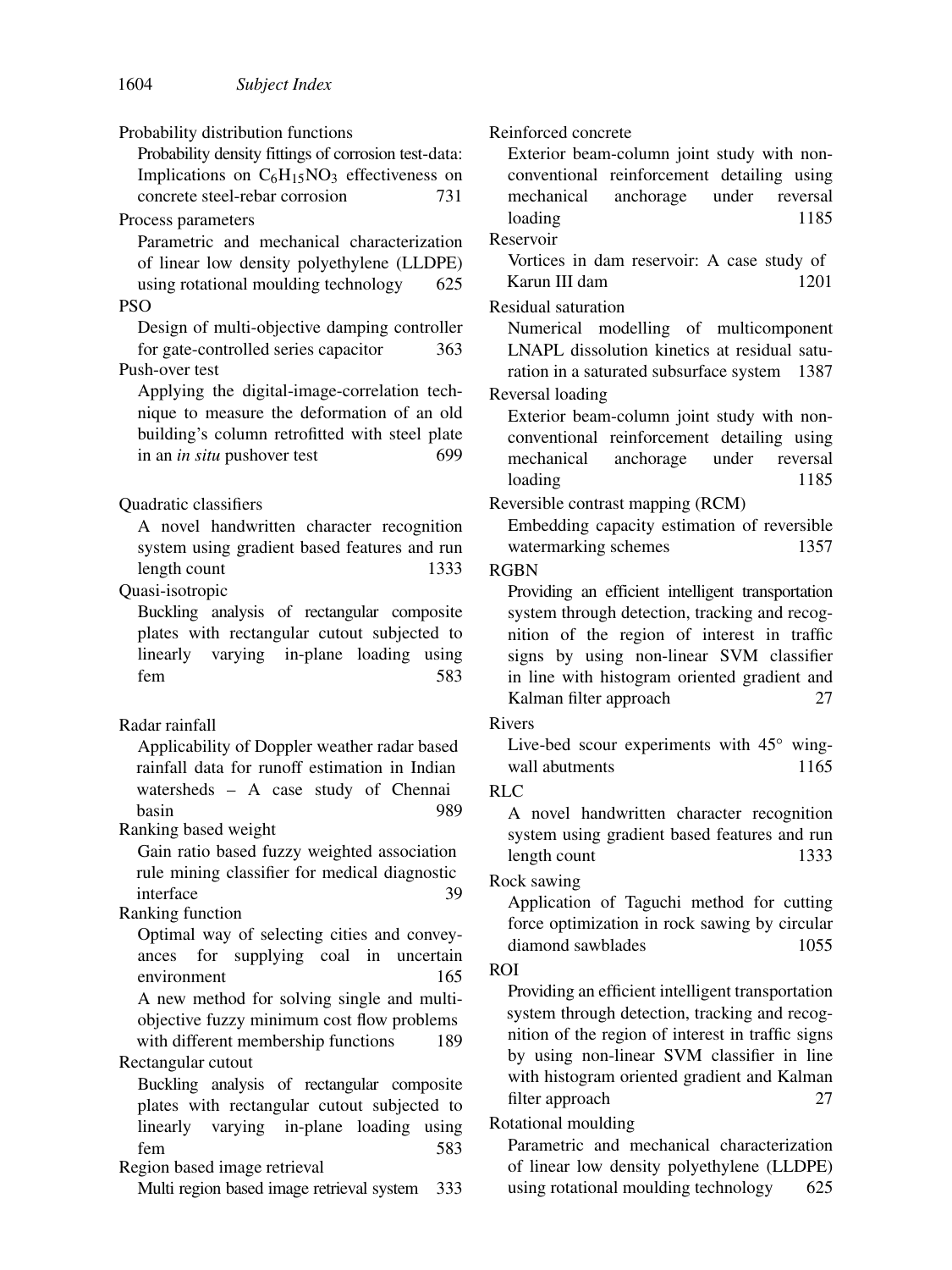#### RSM

Optimization of surface integrity in dry hard turning using RSM 1035

Rule extraction

An intelligent temporal pattern classification system using fuzzy temporal rules and particle swarm optimization 283

# Runoff estimation

Applicability of Doppler weather radar based rainfall data for runoff estimation in Indian watersheds – A case study of Chennai basin 989

#### Scour

Live-bed scour experiments with 45◦ wingwall abutments 1165

Scour depth

Experimental studies of local scour in the pressurized OCF below a wooden log across the flow 1245

Sediment transport Experimental studies of local scour in the pressurized OCF below a wooden log across the flow 1245

Seismic code

Evaluation of the main parameters affecting seismic performance of the RC buildings 437 Seismic susceptibility

Exterior beam-column joint study with nonconventional reinforcement detailing using mechanical anchorage under reversal loading 1185

Semantics

Automatic Tamil lyric generation based on ontological interpretation for semantics 97 Semi-auto controller

Development of semi-active hydraulic damper as active interaction control device to withstand external excitation 123

Sensor placement optimization

Bond graph to digraph conversion: A sensor placement optimization for fault detection and isolation by a structural approach 1151 Shape analysis

Information extraction from topographic map using colour and shape analysis 1095 **SHAPF** 

Design and implementation of PV-based threephase four-wire series hybrid active power filter for power quality improvement 859 SH-type waves

Disturbance of SH-type waves due to moving stress discontinuity in an anisotropic soil layer overlying an inhomogeneous elastic halfspace 451

Side lobe level reduction

Certain investigations on the reduction of side lobe level of an uniform linear antenna array using biogeography based optimization technique with sinusoidal migration model and simplified-BBO 81

Signature

Providing an efficient intelligent transportation system through detection, tracking and recognition of the region of interest in traffic signs by using non-linear SVM classifier in line with histogram oriented gradient and Kalman filter approach 27

Significant region

Multi region based image retrieval system 333 Similarity measure

A computationally efficient approach for template matching-based image registration 317

Similarity solution

Turbulent jet in confined counterflow 713 Simplification

Impact of pipes networks simplification on water hammer phenomenon 1227

Simplified-BBO

Certain investigations on the reduction of side lobe level of an uniform linear antenna array using biogeography based optimization technique with sinusoidal migration model and simplified-BBO 81

Single and multi-objective fuzzy MCF problems A new method for solving single and multiobjective fuzzy minimum cost flow problems with different membership functions 189 Single fracture

Temporal moment analysis of solute transport in a coupled fracture-skin-matrix system 487 Singularities

A reexamination of some puzzling results in linearized elasticity 139

Sinusoidal migration model

Certain investigations on the reduction of side lobe level of an uniform linear antenna array using biogeography based optimization technique with sinusoidal migration model and simplified-BBO 81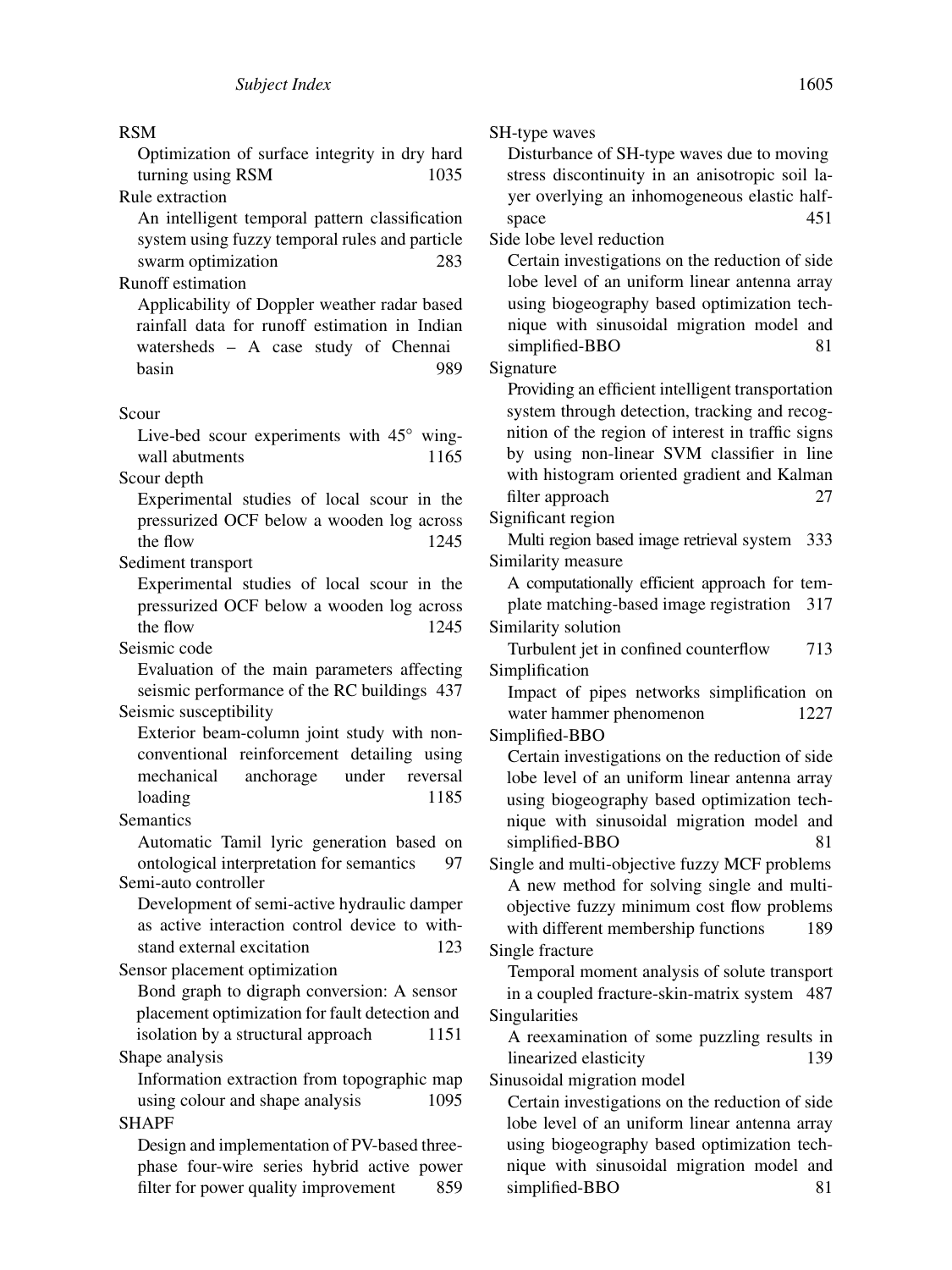| <b>SLBM</b>                                                                                                                                                                                      | Steel fibre                                                                                                                                                                                                          |
|--------------------------------------------------------------------------------------------------------------------------------------------------------------------------------------------------|----------------------------------------------------------------------------------------------------------------------------------------------------------------------------------------------------------------------|
| Occlusion invariant face recognition using<br>mean based weight matrix and support vector<br>machine<br>303                                                                                      | Effect of fine to coarse aggregate ratio on the<br>rheology and fracture energy of steel fibre<br>reinforced self-compacting concretes<br>1447                                                                       |
| Sliding mode control and UAV<br>AI-based adaptive control and design of auto-<br>pilot system for nonlinear UAV<br>765<br>Small engines                                                          | Steel fibre reinforced self-compacting concrete<br>Effect of fine to coarse aggregate ratio on the<br>rheology and fracture energy of steel fibre<br>reinforced self-compacting concretes<br>1447                    |
| Study of liquid fuel transport in a small car-<br>buretted engine in the context of cold-start HC<br>emission control<br>549                                                                     | Steel-reinforced concrete<br>Probability density fittings of corrosion test-data:<br>Implications on $C_6H_{15}NO_3$ effectiveness on                                                                                |
| Small-signal analysis<br>Two-motor single-inverter field-oriented induc-<br>tion machine drive dynamic performance 391                                                                           | concrete steel-rebar corrosion<br>731<br>Stiffness properties<br>Elastic properties of RCC under flexural loading-                                                                                                   |
| Solute transport experiment<br>Simulation of experimental breakthrough curves<br>using multiprocess non-equilibrium model<br>for reactive solute transport in stratified porous<br>media<br>1425 | experimental and analytical approach<br>677<br>Stratified porous medium<br>Simulation of experimental breakthrough<br>curves using multiprocess non-equilibrium<br>model for reactive solute transport in stratified |
| Soret effect<br>Dual solutions of Casson fluid flow over a                                                                                                                                       | 1425<br>porous media<br>Strength and durability                                                                                                                                                                      |
| stretching or shrinking sheet<br>1573<br>Sorption<br>Temporal moment analysis of solute transport<br>in a coupled fracture-skin-matrix system 487                                                | Durability improvement assessment in differ-<br>ent high strength bacterial structural concrete<br>grades against different types of acids<br>1509<br>Stress polygon                                                 |
| Simulation of experimental breakthrough curves<br>using multiprocess non-equilibrium model<br>for reactive solute transport in stratified porous                                                 | Stress determination and geomechanical sta-<br>bility analysis of an oil well of Iran<br>207<br>Stretch zone                                                                                                         |
| media<br>1425<br>Speckle                                                                                                                                                                         | The stretch zone of automotive steel sheets 525<br>Stretching/shrinking feet                                                                                                                                         |
| An improved adaptive wavelet shrinkage for<br>ultrasound despeckling<br>971<br>Spot welding                                                                                                      | Dual solutions of Casson fluid flow over a<br>1573<br>stretching or shrinking sheet                                                                                                                                  |
| Exploring the electrodes alignment and mush-<br>rooming effects on weld geometry of dissimi-<br>lar steels during the spot welding process 1563                                                  | Structural approach<br>Bond graph to digraph conversion: A sensor<br>placement optimization for fault detection and<br>isolation by a structural approach<br>1151                                                    |
| <b>SRAN</b><br>A novel approach for classification of abnor-<br>malities in digitized mammograms<br>1141                                                                                         | Subcritical flows<br>Computation of gradually varied flow in com-<br>pound open channel networks<br>1523                                                                                                             |
| Stability<br>Stability analysis of non-axisymmetric three-<br>dimensional finite element rotor models with<br>partial and full mass lumping<br>597<br>Statistical tests of significance          | Submerged pipelines<br>Experimental studies of local scour in the<br>pressurized OCF below a wooden log across<br>the flow<br>1245                                                                                   |
| Probability density fittings of corrosion test-data:<br>Implications on $C_6H_{15}NO_3$ effectiveness on<br>concrete steel-rebar corrosion<br>731<br>Steady flow                                 | Submerged plates<br>Damage detection in submerged plates using<br>ultrasonic guided waves<br>1009<br>Surface roughness                                                                                               |
| Computation of gradually varied flow in com-<br>pound open channel networks<br>1523                                                                                                              | Optimization of surface integrity in dry hard<br>turning using RSM<br>1035                                                                                                                                           |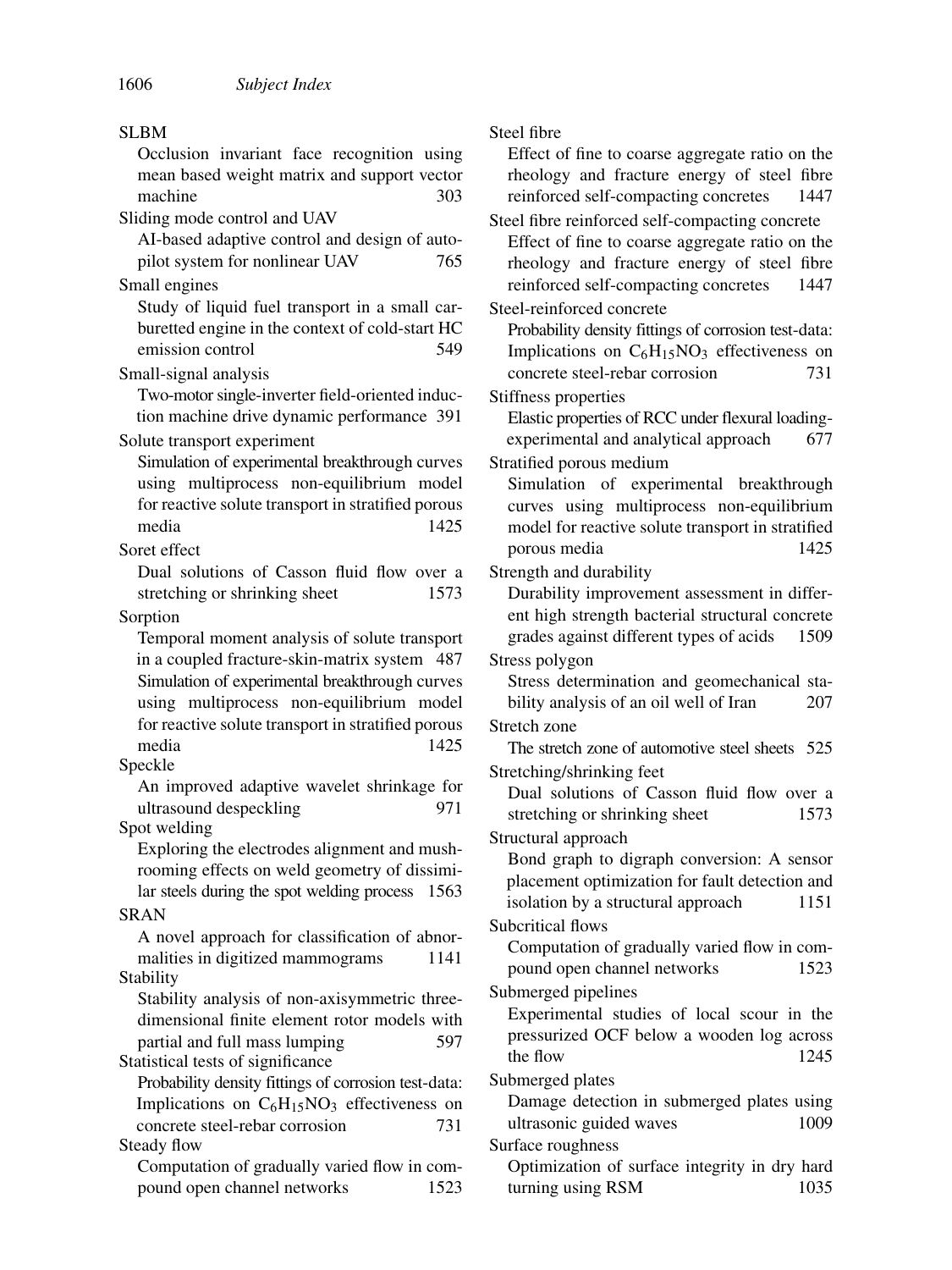#### SVM

Providing an efficient intelligent transportation system through detection, tracking and recognition of the region of interest in traffic signs by using non-linear SVM classifier in line with histogram oriented gradient and Kalman filter approach 27 Occlusion invariant face recognition using mean based weight matrix and support vector machine 303 Switching frequency

High performance predictive current control of a three phase VSI: An experimental assessment 1295

Application of Taguchi method for cutting force optimization in rock sawing by circular diamond sawblades 1055

Tamil lyric

Automatic Tamil lyric generation based on ontological interpretation for semantics 97 Tangential velocity Vortices in dam reservoir: A case study of

Karun III dam 1201

Template matching

A computationally efficient approach for template matching-based image registration 317 Information extraction from topographic map using colour and shape analysis 1095

Temporal fuzzy min-max (TFMM) neural network An intelligent temporal pattern classification system using fuzzy temporal rules and particle swarm optimization 283

Temporal moment Temporal moment analysis of solute transport in a coupled fracture-skin-matrix system 487

Text mining Mining knowledge from text repositories using information extraction: A review 53

Text repositories

Mining knowledge from text repositories using information extraction: A review 53 Thermal

Development and analysis of a new integrated power and cooling plant using  $LiBr-H<sub>2</sub>O$ mixture 1547

Thin sheet

The stretch zone of automotive steel sheets 525

Three-dimensional finite element Stability analysis of non-axisymmetric threedimensional finite element rotor models with partial and full mass lumping 597 Thresholding Statistically tuned Gaussian background subtraction technique for UAV videos 785 An adaptive image denoising method based on local parameters optimization 879 Electrocardiogram de-noising based on forward wavelet transform translation invariant application in bionic wavelet domain 921 Timoshenko beam An exact dynamic stiffness matrix for axially loaded double-beam systems 607 Total harmonic distortion (THD) Design and implementation of PV-based threephase four-wire series hybrid active power filter for power quality improvement 859 Transient finite element Effect of geological medium on seismic signals from underground nuclear explosion events – A case study for Baneberry site 221 Translation invariance An improved adaptive wavelet shrinkage for ultrasound despeckling 971 Transmission pricing Transaction charges allocation using sensitivity factor methodology 377 Transverse reinforcement Evaluation of the main parameters affecting seismic performance of the RC buildings 437 Trapezoidal fuzzy number A method for unbalanced transportation problems in fuzzy environment 573 Triethanolamine admixture Probability density fittings of corrosion testdata: Implications on  $C_6H_{15}NO_3$  effectiveness on concrete steel-rebar corrosion 731 Tuning factor Statistically tuned Gaussian background subtraction technique for UAV videos 785 Turbomachinery blades Kinetic mesh-free method for flutter prediction in turbomachines 149 Turbulent jet Turbulent jet in confined counterflow 713 Two level inverter

High performance predictive current control of a three phase VSI: An experimental assessment 1295

Taguchi application